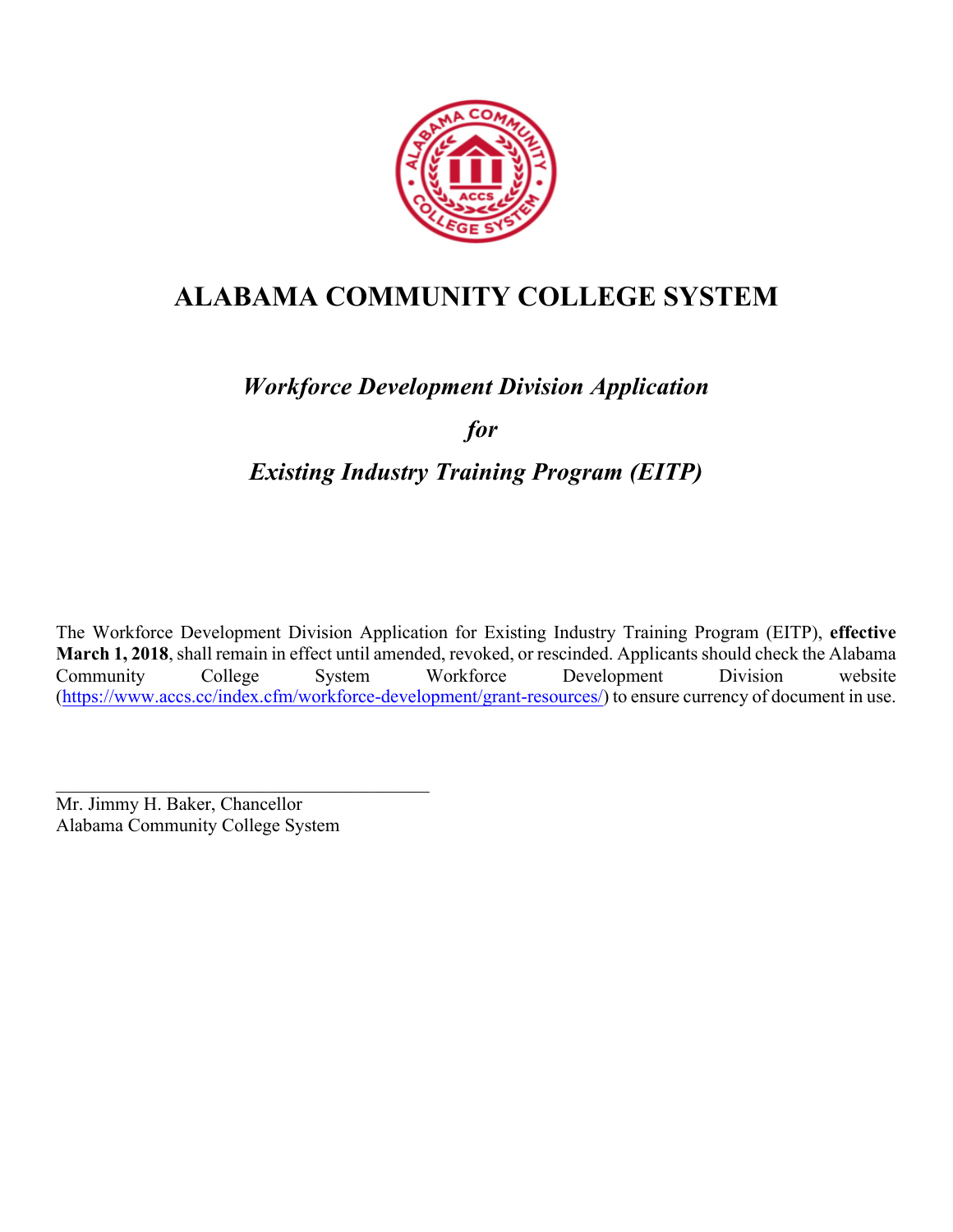# **ALABAMA COMMUNITY COLLEGE SYSTEM EXISTING INDUSTRY TRAINING PROGRAM - GUIDELINES -**

The Alabama Community College System (ACCS) is seeking applications for projects to serve the training needs of existing industry. The following are the guidelines for the Existing Industry Training Program (EITP) in partnership with the Workforce Development Councils of Alabama (WDCA). This program is designed to provide assistance to Alabama employers for expenses associated with skills upgrade training of their full-time, permanent company employees.

# **METHODS OF TRAINING**:

There are two methods in which training may be requested:

- 1. Standard method in which a **SPECIFIC** Company is requesting training for their employees. The maximum funding award for a training project for one specific company is \$15,000. Standard Application: Pages 5-9
- 2. Open Enrollment Scholarship method in which employees with **MULTIPLE** businesses are nominated to attend a training course. Open Enrollment Scholarship Application: Pages 10-15

All applicants must provide evidence of leveraged funds. **Each business location applying must show the matching dollar-for-dollar leveraged / contributions for the funds requested**. All Alabama companies that meet the following requirements may apply:

# **BUSINESSES APPLYING FOR TRAINING FOR THEIR WORKERS MUST**:

- Be "for-profit" and have been in operation in Alabama for a minimum of two (2) years before the application date.
- As an exception, applications for skills upgrade training of "non-profit" hospital employees will be accepted.
- Have at least one full-time, permanent employee, other than the owner of the business.
- Demonstrate financial viability and be current on all state and federal tax obligations.
- Request a training program that provides for new and/or upgraded job skills that are necessary for the company to maintain or increase competitiveness and/or work skills for the participating employees.
- Demonstrate the benefit that the training will have for business operations and identify the skills that will be acquired by the employees.
- Include clear and measurable performance outcomes in the application.

# **BUSINESSES NOT ELIGIBLE TO APPLY FOR FUNDS INCLUDE:**

- Any business that has received funds, either directly or indirectly, from the State of Alabama under any previous Incumbent Worker Training Program initiative and the terms of the agreement for training were not met or completed.
- Training Providers, Labor Unions, or Government Entities.
- Any business, or business division, that has relocated to Alabama within the past 120 days prior to application and the move resulted in any employee losing his/her job at the original location.
- Any business which has reached the award amount of \$60,000 in the last 10 years from the Incumbent Worker Training Program, regardless of which State agency awarded the funding.
- The applicant should contact the ACCS Workforce Development Division prior to submitting an application if it is unsure whether a company is eligible.

# **TRAINING PROJECTS APPROVED FOR FUNDING (STANDARD TRAINING METHOD):**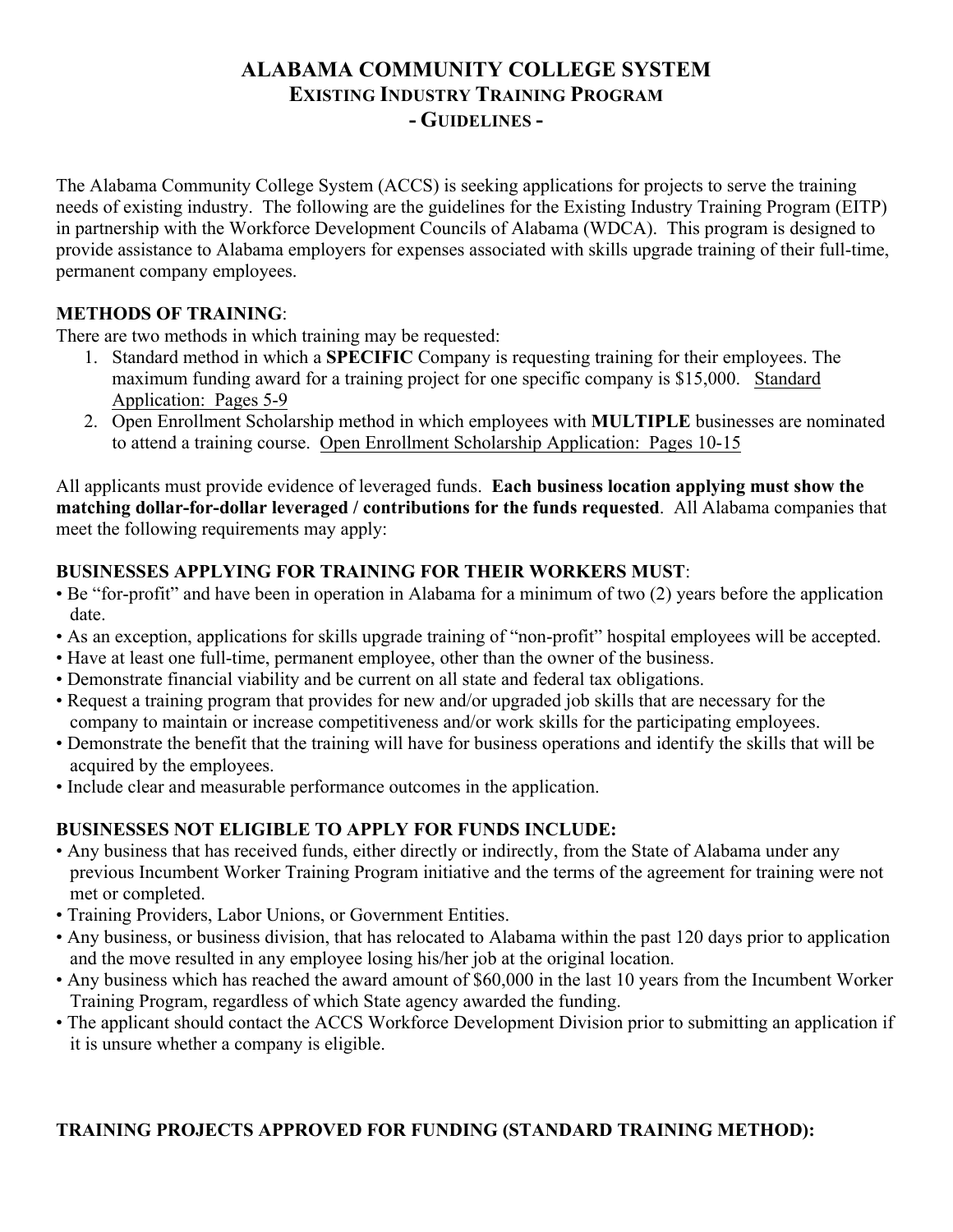- Each workforce development council will review the eligible Standard applications submitted to request a training grant. EITP grant amounts are capped at **\$15,000 per company**. The council should email the certified applications to Tara Brown (tara.brown@accs.edu) at the Alabama Community College System.
- Once approved through channels, official notification will be provided to the community college entity acting as fiscal agent in the form of an award letter and a grant agreement. The fiscal agent will sign the grant agreement and submit a copy with a budget to the ACCS. Upon the ACCS's receipt / approval of the budget, the training can begin.

# **TRAINING PROJECTS APPROVED FOR FUNDING (OPEN ENROLLMENT TRAINING METHOD):**

- Each workforce development council will review the eligible Open Enrollment applications submitted to request a training grant. The council should email the certified applications to Tara Brown  $(tara.brown@access.edu)$  at the Alabama Community College System.
- Once approved through channels, official notification will be provided to the community college entity acting as fiscal agent in the form of an award letter and a grant agreement.
- The fiscal agent will sign the grant agreement and submit a copy with a budget to the ACCS. Prior to the start of an open enrollment training program, the fiscal agent will provide the ACCS a roster of the names, class dates, times, places, and the required company match for each individual who will receive a scholarship. The maximum number of employees approved to attend training for each company will not exceed \$15,000 of cost. The total cost of an open enrollment training class **may** exceed \$15,000, if it involves multiple companies.

# **TRAINING SERVICES:**

- Must be coordinated through an ACCS entity, whether training is conducted by the college institution or by a third-party training provider. The Alabama Technology Network (ATN) is considered an ACCS entity for the purposes of this grant opportunity and may act as both fiscal agent and training provider.
- Can be conducted at the business's facility, the training provider's facility, or a combination of sites.
- Can be occupational skills training designed to meet special requirements of a business or industry.
- Can be educational training, other than degreed programs, such as workplace literacy, basic skills, and "soft" skills.

# **REIMBURSABLE TRAINING EXPENSES (WITH PROPER DOCUMENTATION):**

- Non-company, professional instructor's/trainer's fees.
- Tuition costs for training courses or programs.
- Textbooks/manuals directly related to training.
- Expendable materials and supplies directly related to training.

# **NON-REIMBURSABLE EXPENSES:**

- Trainee (employee) wages.
- Travel, food, or lodging expenses related to program participants and/or trainers.
- Purchase of capital equipment or other durable (long lasting/reusable) training materials/equipment.
- Capital improvements and purchase of real estate, to include the construction or renovation of facilities.
- Purchase of any item or service that may be used outside of the training project.
- Any training-related expenses incurred before project approval or beyond the ending date of the agreement.
- Any training currently being offered by the employer.
- Business-related expenses.
- Training in sectarian activities.
- Training costs associated with professional fields in which continuous education is necessary to retain professional certification, such as Certified Public Accountants, degreed medical professionals, insurance providers, attorneys, etc.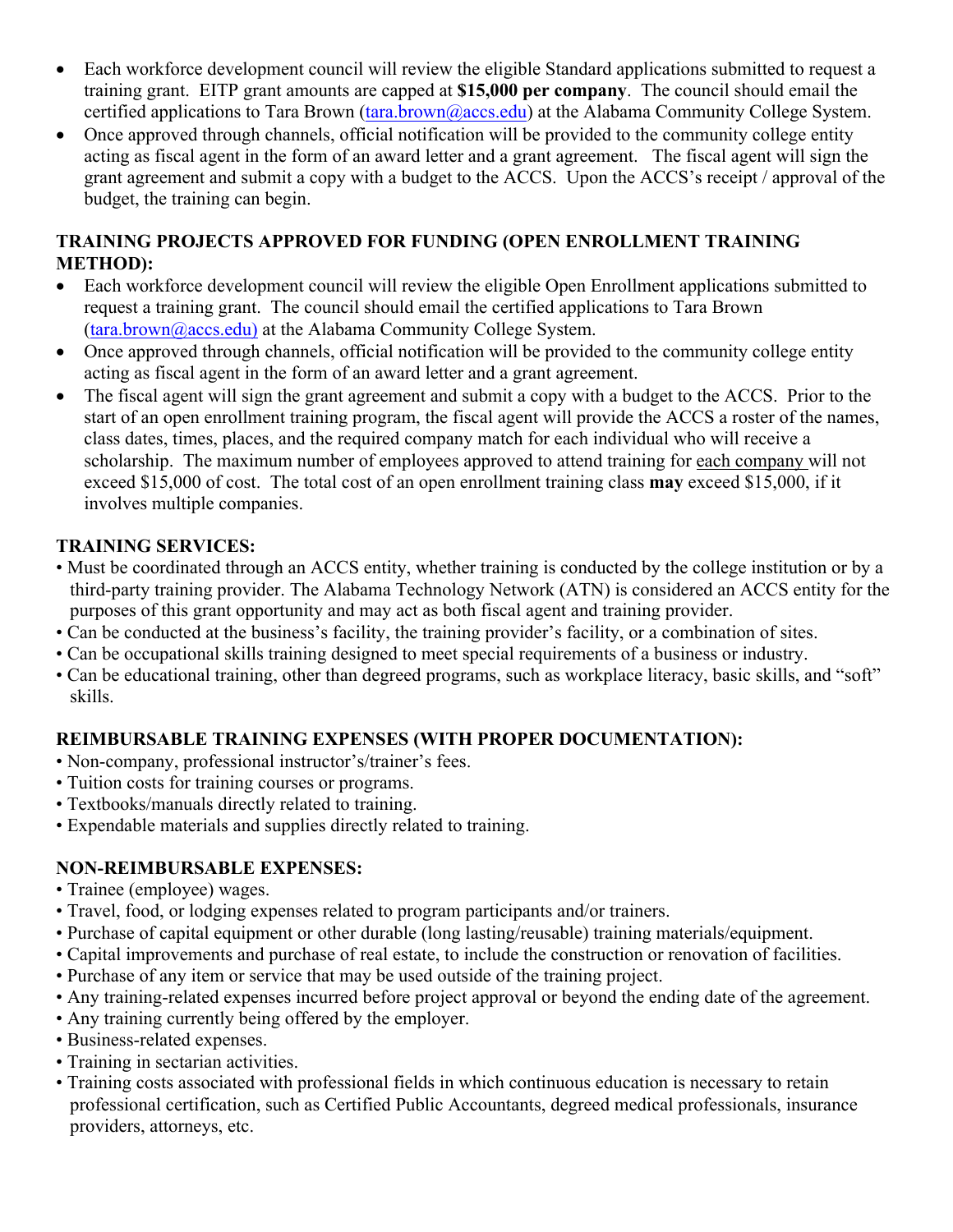- Training which would result in advanced degrees such as associate, bachelor, master, or doctorate.
- Any costs not approved in the final agreement.

# **REIMBURSEMENTS, REPORTING PERFORMANCE, BUDGET AMENDMENTS AND PROGRAM MODIFICATIONS:**

- Requests to make changes to the use of funding must be in writing and approved by the awarding fiscal agent.
- Modifications to the training must be approved by the ACCS prior to implementing changes.
- Accurate records must be maintained to document the training activities and reimbursement requests.
- Reimbursement requests must be submitted with supporting documentation, including evidence that the training expenses were in accordance with the terms of the agreement.
- A final reimbursement request form should be submitted within 30 days following the end of the grant or the end of the formal training, whichever is the earliest.
- Funds not expended by the grant expiration date may be rescinded by the ACCS.
- Extension of expiration date may be requested and will be considered on a case-by-case basis.
- A submitted reimbursement request form must include:
	- § Copy of paid trainer (college, private vendor, etc.) invoice. The invoice should include the date(s) and type(s) of training that was provided.
	- For each training session, a copy of the roster, which includes the trainees' names and their employer, is required. The date(s) and type(s) of training should be noted on each roster submitted. The roster should include the signature of the trainer or employer certifying that the listed employees actually participated in the training.

# **REGIONAL WORKFORCE DEVELOPMENT COUNCIL CERTIFICATION:**

• Applications must be submitted through the regional workforce development council of the region within which the proposed grant recipient is headquartered or operates. All applications that are submitted must be certified by the chair of the council or a member designated by the chair (i.e., grant committee chair) that the application addresses a priority need in the region. Ex-officio members are non-voting and, therefore, may not sign the certification statement.

# **PROPOSAL REVIEW COMMITTEE:**

- The Proposal Review Committee (PRC) for EITP grants will be comprised of the regional workforce development liaisons. In order to be responsive to the needs of business and industry, the committee will convene as needed. An appointee of the ACCS Workforce Development Division shall chair the Committee. PRC members are subject to the provisions contained in the statement of non-disclosure and conflict of interest for each application for funding that is reviewed (Appendix A).
- The PRC members will score each application and assign an overall score. The overall score is based on the percentage of the total maximum points applicable to the application as assigned by the PRC. Evaluation criteria and the maximum points possible per subcategory are listed on the Proposal Review Committee – Individual Committee Member Score Sheet score sheet (Appendix A).

# **GENERAL INFORMATION:**

Training can include, but is not limited to, industry or company-specific work skills, safety, technical computer skills, new manufacturing technologies, equipment operation training, changes in production processes, and "soft skills", such as leadership, teamwork, communication, and management skills.

The company must identify, in their application, its contribution (company match) to the training program. The company contributions must equal at least a dollar-for-dollar match of the total requested funds, up to the maximum funding request of \$15,000 per company. Company contributions may include trainee wages and benefits paid during the training period, equipment purchased for training, training materials and supplies, training curriculum development expenses, travel, meals, and lodging costs.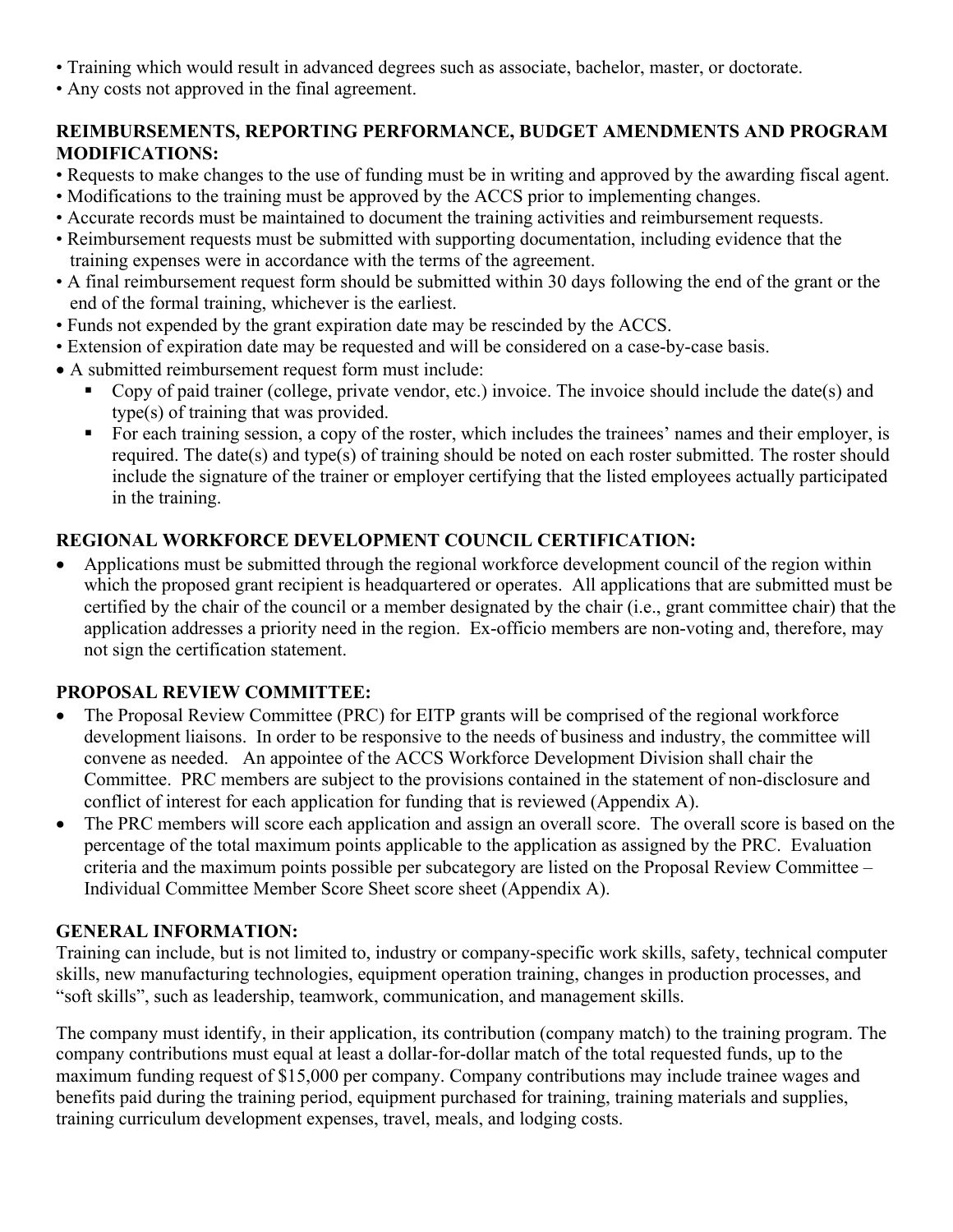The minimum company matching funds for the Open Enrollment Training Method are trainee wages, benefits, and travel and lodging costs (if travel is required).

The fiscal agent will provide a record of expenses pertinent to all training conducted using this funding to: Alabama Community College System, Attn: Tara Brown, Post Office Box 302130, Montgomery, AL 36130- 2130. Final expenses must be reported within 30 days after each training activity is completed or the agreement end date, whichever is the earliest.

# *BEASON-HAMMON ALABAMA TAXPAYER AND CITIZEN PROTECTION ACT* **(PROTECTION ACT)**

As a condition of any funds awarded, the grantee agrees to comply with the terms of the *Beason-Hammon Alabama Taxpayer and Citizen Protection Act* and any subsequent amendments. It is the responsibility of the fiscal agent to ensure compliance of this Act by all sub-grantees.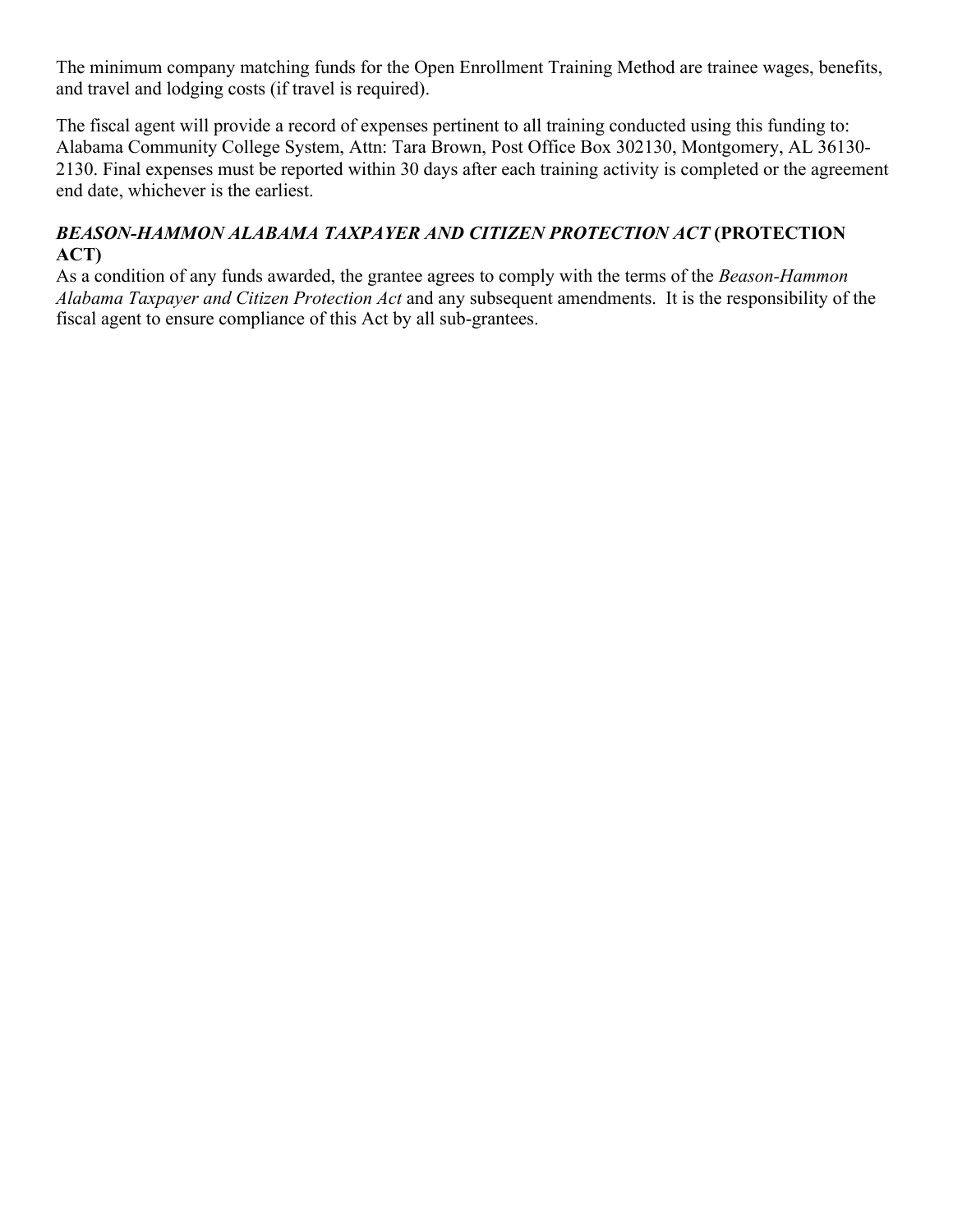# **ALABAMA COMMUNITY COLLEGE SYSTEM Existing Industry Training Program –** *Company Specific / Standard Application* **–**

# **This Application is for the purpose of providing training for one specific company.**

# *All sections must be completed prior to submitting application. Incomplete applications will be returned.*

| Project Title:                                                                                                                                       |
|------------------------------------------------------------------------------------------------------------------------------------------------------|
| Amount Requested: \$ (\$15,000 max amount)                                                                                                           |
| College Project Contact Name, Title, E-mail Address, Telephone #:                                                                                    |
| <b>Section I: Business Information</b>                                                                                                               |
| Name and Address (include County) of Company Requesting Training for their Employees:                                                                |
| Physical Address of Training (if same as above, indicate SAME):                                                                                      |
| Parent Company Information (if company is a subsidiary of another company):                                                                          |
| Company Contact Name, Title, E-Mail Address, Telephone #, Company Web Site:                                                                          |
| Description of Business (products or services):                                                                                                      |
| Years in Business:<br>Years in Business in Alabama:                                                                                                  |
| Total Number of Full-Time Employees at Location of Where Training is Being Requested:                                                                |
| Legal Structure of Business (sole proprietor, partnership, corporation):                                                                             |
| Tax Status of Business (for profit, not for profit, other):                                                                                          |
| Is the Company Current on all Local, State, and Federal Taxes? Yes / No (if No, please explain)                                                      |
| Is the Company Subject to a Collective Union Bargaining Agreement? Yes / No (if Yes, attach endorsement<br>from Union official)                      |
| <b>Section II: Previously Awarded IWTP Funds</b>                                                                                                     |
| Previously Received Training Grant(s) from State or Federal Sources: Yes / No                                                                        |
| If Yes, Describe for Each the Following (Funding Source, Amount, Beginning Date(s), Ending Date(s), Type of<br>Training, Summary of Outcomes, etc.): |
| <b>Section III: Training Plan for this Application:</b>                                                                                              |
| Training Start Date:<br>Training End Date:                                                                                                           |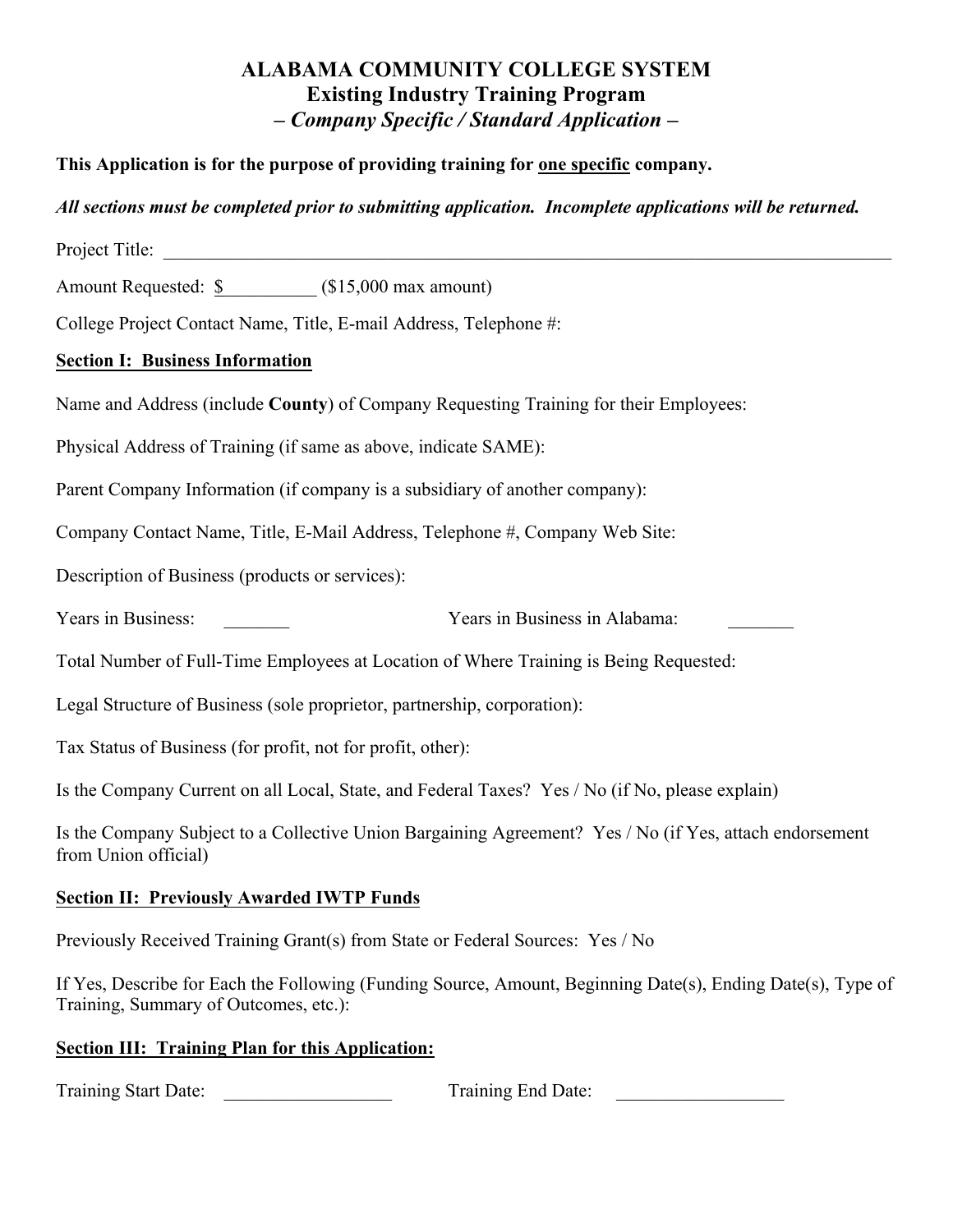Number of Employees to be Trained:

(count each person one time and only those trained in the grant period using EITP grant funds)

Description of the Need for the Training Requested (indicate if this training is needed to avert a layoff):

Narrative Summary of Training (detailed course description):

Minimum and Maximum Number of Participants Needed to Make Each Class:

Training Schedule (provide number of days per week, number of hours per day, total hours per class):

If Multiple Modules, Number to be Trained in Each Module:

# **Section IV: Training Provider**

Name and Address of Training Provider (if requesting an out-of-state provider, give justification):

Training Provider Contact Name, Title, E-mail Address, Company Web Site:

Name and Qualifications of Instructor for Each Component:

# **Section V: Training Outcomes**

Describe in Detail the Benefit(s) that the Applicant will Realize for Each Component of Training:

Clearly Describe the Goals and Outcomes that the Employer Wishes to Achieve and how Successes will be Measured:

Describe the Effect(s) the Proposed Training will have for both the Employer and the Employees:

Will the employees who Complete the Training Receive a Pay Increase? If yes, give amount:

# **Section VI: Regional Workforce Development Council Certification**

I certify that this application for Existing Industry Training addresses a priority need and that the Region Workforce Development Council has reviewed the project application and recommends funding the proposed activities: **Yes or No**

NOTE: EITP Grant Applications may be submitted as needed based on the needs of Alabama employers. Applications will be reviewed and considered on a first come, first serve basis until all **current year** funds are depleted.

 $\mathcal{L}_\mathcal{L} = \mathcal{L}_\mathcal{L} = \mathcal{L}_\mathcal{L} = \mathcal{L}_\mathcal{L} = \mathcal{L}_\mathcal{L} = \mathcal{L}_\mathcal{L} = \mathcal{L}_\mathcal{L} = \mathcal{L}_\mathcal{L} = \mathcal{L}_\mathcal{L} = \mathcal{L}_\mathcal{L} = \mathcal{L}_\mathcal{L} = \mathcal{L}_\mathcal{L} = \mathcal{L}_\mathcal{L} = \mathcal{L}_\mathcal{L} = \mathcal{L}_\mathcal{L} = \mathcal{L}_\mathcal{L} = \mathcal{L}_\mathcal{L}$ 

Printed Name and Date Signature *Regional Workforce Development* **Signature** *Regional Workforce Development Council Chair or Designee (must be voting member of the regional council)*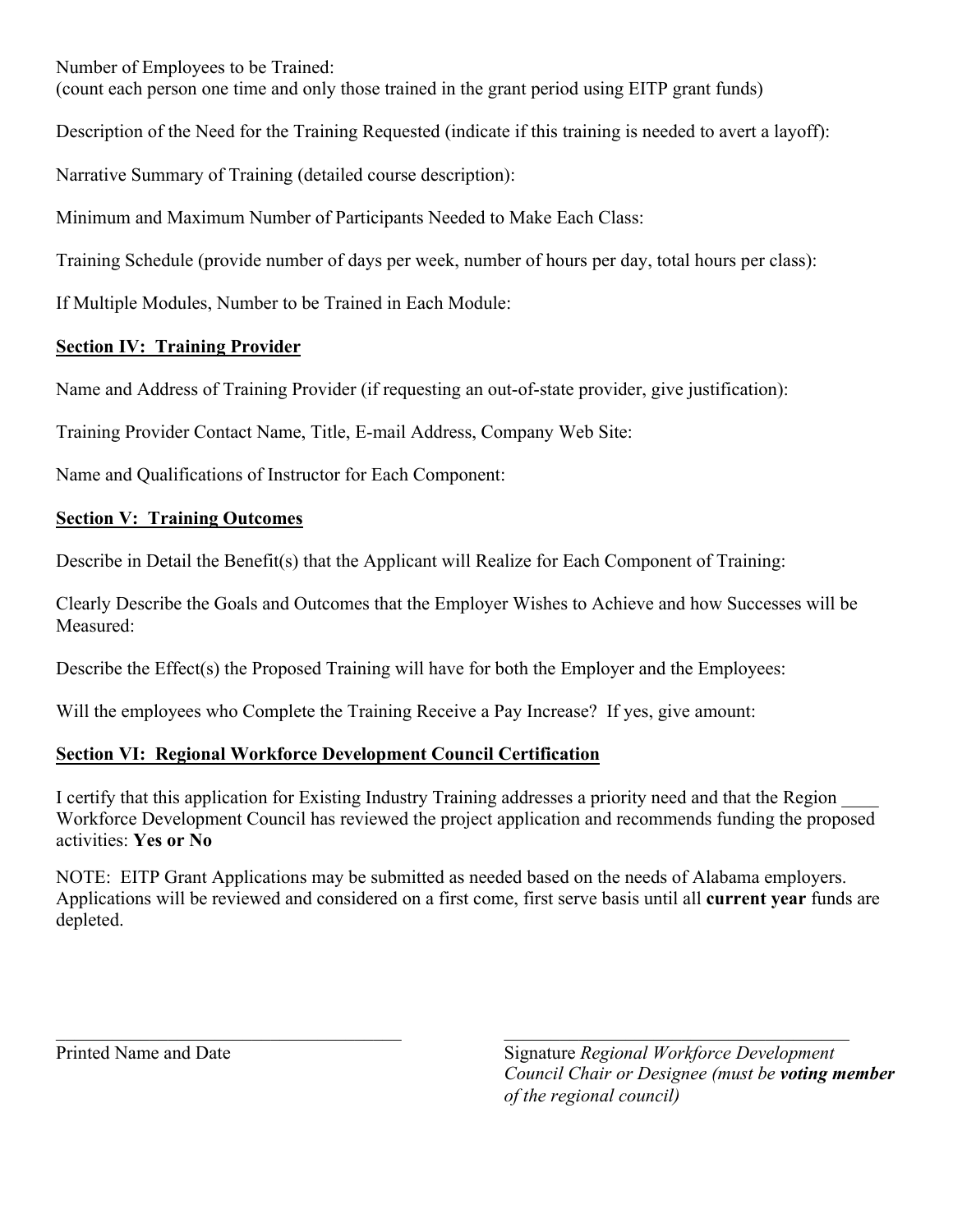## **Section VII: Budget**

The applicant should apply only for the amount of funds needed to meet the immediate training needs. The budget must clearly support the training plan. All proposed expenses must be allowable, reasonable, and necessary. The applicant must provide a monetary value on the company/employer contributions that will be made during the training. These contributions may be in-kind, cash, etc.

| <b>Budget Category</b>                                       | <b>Requested</b><br><b>Funds</b> | <b>Non-Requested</b><br>Employer<br>Contribution (in-kind,<br>cash, etc., shown in \$) | <b>Explanation/Description</b> |
|--------------------------------------------------------------|----------------------------------|----------------------------------------------------------------------------------------|--------------------------------|
| Tuition and Fees                                             |                                  |                                                                                        |                                |
| <b>Instructor Wages</b>                                      |                                  |                                                                                        |                                |
| Instructor Travel, Food, Lodging<br>(non-requested, in-kind) |                                  |                                                                                        |                                |
| Books/Manuals (itemize)                                      |                                  |                                                                                        |                                |
| Training Certifications,<br>Credentials, Licenses            |                                  |                                                                                        |                                |
| Materials and Supplies                                       |                                  |                                                                                        |                                |
| Training Equipment Cost (non-<br>requested, in-kind)         |                                  |                                                                                        |                                |
| <b>On-site Facility Usage</b><br>(non-requested, in-kind)    |                                  |                                                                                        |                                |
| Trainee Travel, Food, Lodging<br>(can be company, in-kind)   |                                  |                                                                                        |                                |
| <b>Trainee Wages</b><br>(non-requested, in-kind)             |                                  |                                                                                        |                                |
| Other                                                        |                                  |                                                                                        |                                |
| <b>Total Funds</b>                                           | \$                               | \$                                                                                     |                                |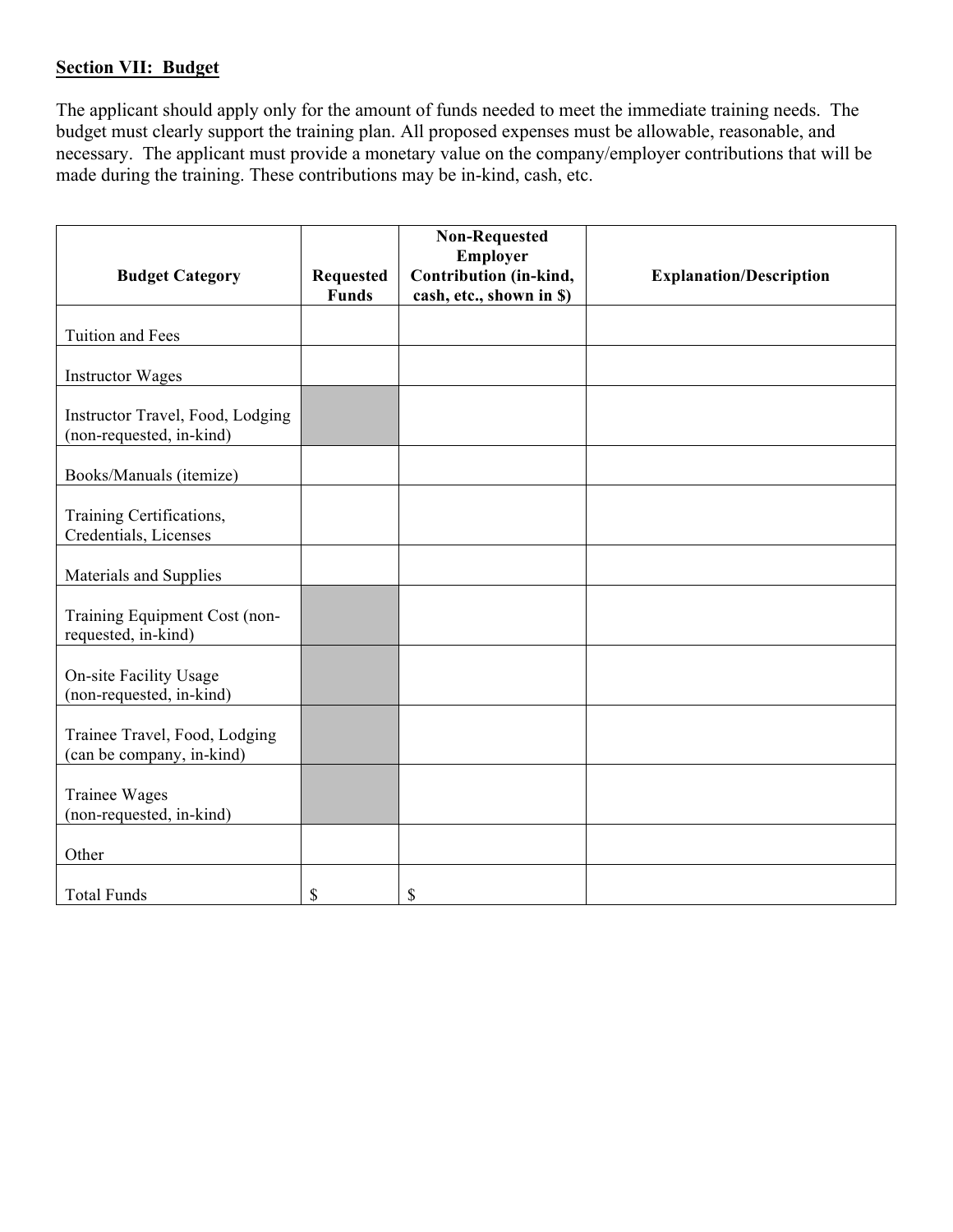**Section VIII: Budget Backup** (Use this page to explain and/or itemize entries in the preceding budget page.)

Tuition and Fees:

Instructor Wages:

Instructor Travel, Food, Lodging (non-requested, in-kind):

Books/Manuals (Itemize):

Training Certifications, Credentials, Licenses:

Materials and Supplies:

Training Equipment Cost (non-requested, in-kind):

On-site Facility Usage (non-requested, in-kind):

Trainee Travel, Food, Lodging (can be company, in-kind):

Trainee Wages (non-requested, in-kind):

Other (other items and related costs not included in the above line items that are required to implement the project included as a grant-funded item in the budget page):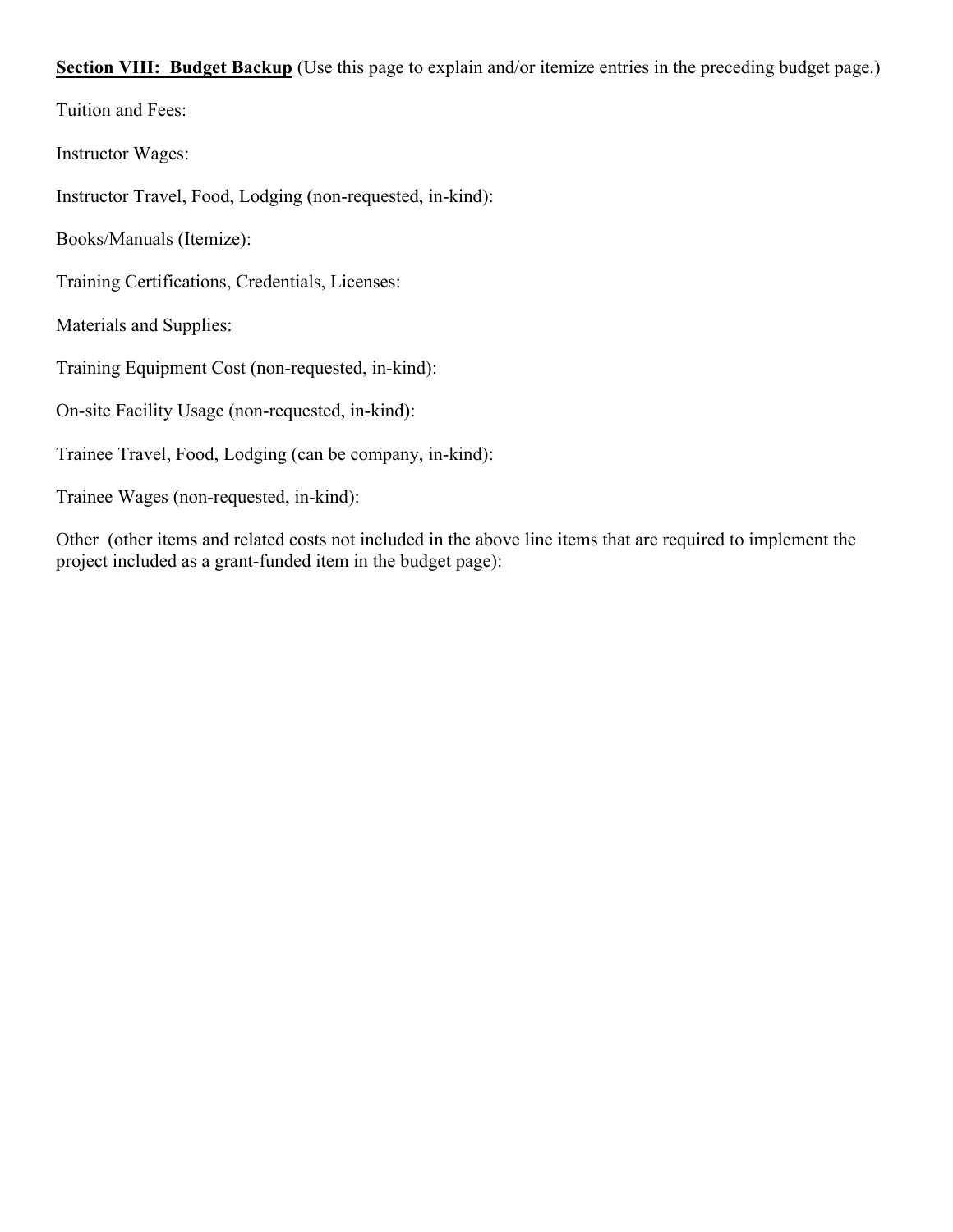### **SIGNATURE PAGE**

#### **Section IX: Business Authentication**

As the person authorized to act on behalf of the **business requesting training**, I certify that the information submitted in this application is accurate. I also certify that if funding is approved I will ensure that the proposed activities will be carried out and agree to follow accountability and reporting requirements. Signature is for application for funds only and does not constitute an agreement of awarded funding.

 $\_$  , and the contribution of the contribution of  $\mathcal{L}_\mathcal{A}$  , and the contribution of  $\mathcal{L}_\mathcal{A}$ Printed Name and Title of Authorized Official Signature and Date

## **Section X: Fiscal Agent for Funds (must be an Alabama Community College System (ACCS) entity)**

ACCS Entity and Mailing Address:

Project Contact Name, Title, E-mail Address, Telephone #:

## **Fiscal Agent Authentication:**

As the institution President or person authorized to act on behalf of the **fiscal agent**, I certify that the information submitted in this application is accurate. I also certify that if funding is approved I will ensure that the proposed activities will be carried out and agree to follow accountability and reporting requirements. Signature is for application for funds only and does not constitute an agreement of awarded funding.

 $\_$  , and the contribution of the contribution of  $\mathcal{L}_\mathcal{A}$  , and the contribution of  $\mathcal{L}_\mathcal{A}$ Printed Name and Title of Authorized Official Signature and Date

# **Section XI: Training Provider Authentication (***if different from Fiscal Agent for Funds***)**

As the person authorized to sign on behalf of the **training service provider**, I certify that the information submitted in this application is accurate. I also certify that if funding is approved I will ensure that the proposed activities as stated will be carried out and agree to follow accountability and reporting requirements. Signature is for application for funds only and does not constitute an agreement of awarded funding.

 $\mathcal{L}_\mathcal{L} = \{ \mathcal{L}_\mathcal{L} = \{ \mathcal{L}_\mathcal{L} = \{ \mathcal{L}_\mathcal{L} = \{ \mathcal{L}_\mathcal{L} = \{ \mathcal{L}_\mathcal{L} = \{ \mathcal{L}_\mathcal{L} = \{ \mathcal{L}_\mathcal{L} = \{ \mathcal{L}_\mathcal{L} = \{ \mathcal{L}_\mathcal{L} = \{ \mathcal{L}_\mathcal{L} = \{ \mathcal{L}_\mathcal{L} = \{ \mathcal{L}_\mathcal{L} = \{ \mathcal{L}_\mathcal{L} = \{ \mathcal{L}_\mathcal{$ 

Project Contact Name, Title, E-mail Address, Telephone #:

Printed Name and Title of Authorized Official Signature and Date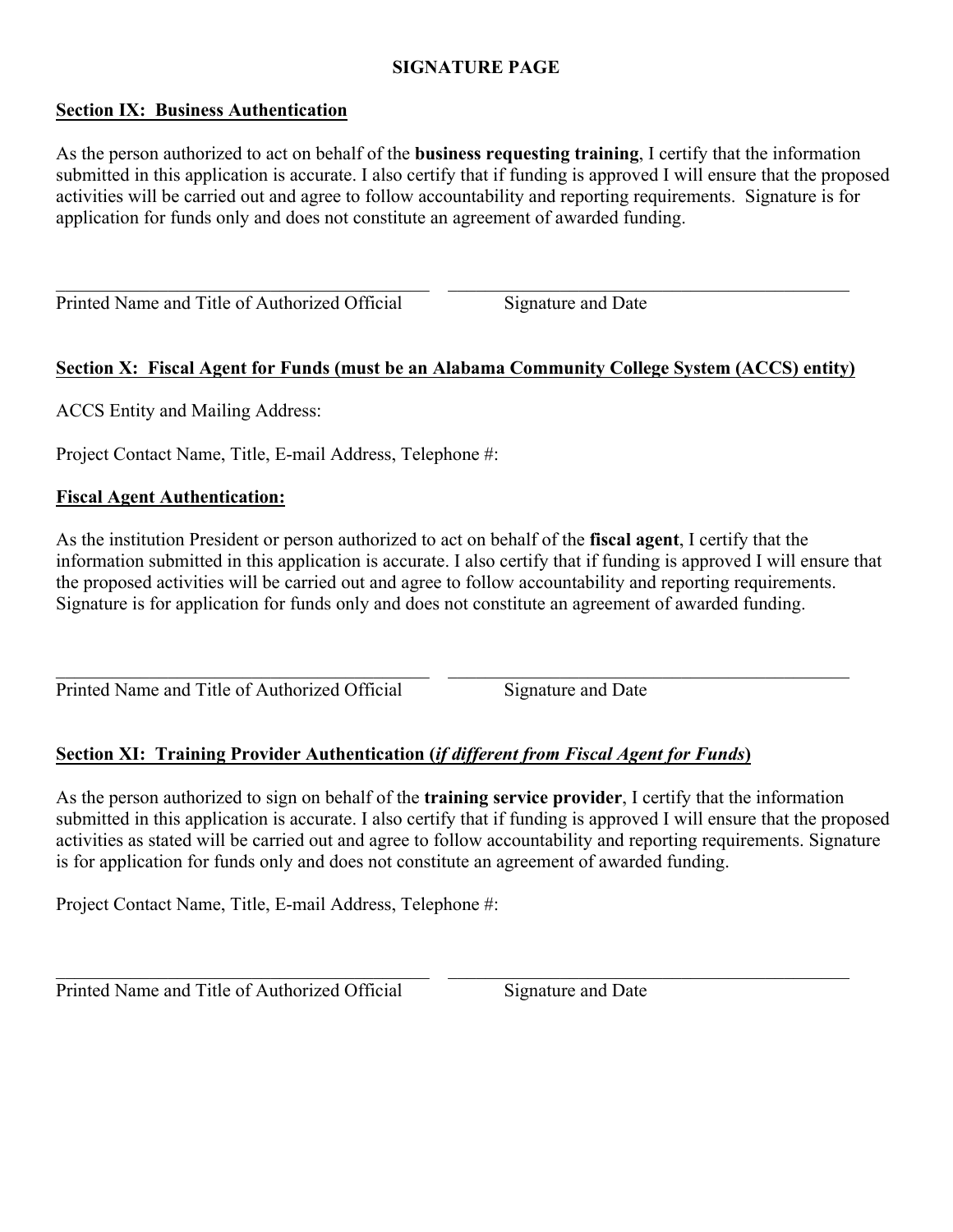# **ALABAMA COMMUNITY COLLEGE SYSTEM Existing Industry Training Program** *– Open Enrollment / Scholarship Application –*

**This Application is for the purpose of requesting training for Employees of Eligible Business or Industry in the Region for Open Enrollment Scholarships.** 

**Sections I - VI (below) must be filled out by the Training Provider, one time only for each Open Enrollment course being proposed in the Region. Section VII (below) must be completed by the Fiscal Agent. Sections VIII - XI (below) must be filled out by each Company wishing to nominate employees for training scholarships.**

#### **Section I: Training Provider**

Course Title: \_\_\_\_\_\_\_\_\_\_\_\_\_\_\_\_\_\_\_\_\_\_\_\_\_\_\_\_\_\_\_\_\_\_\_\_\_\_\_\_\_\_\_\_\_\_\_\_\_ Amount Requested: \$\_\_\_\_\_\_\_\_\_\_

Name and Address of Training Provider (if requesting an out-of-state provider, give justification):

Training Provider Contact Name, Title, E-mail Address, Telephone #, Company Web Site:

Name and Qualifications of Instructor for Each Component:

# **Section II: Training Component**

| Course Title: | Cost of Each Scholarship: \$ |
|---------------|------------------------------|
|               |                              |

| Training Start Date(s): | Fraining End Date(s): |  |
|-------------------------|-----------------------|--|
|                         |                       |  |

Minimum and Maximum Number of Participants Needed to Make Each Class:

Training Course Description and Objectives:

Training Schedule (provide number of days per week, number of hours per day, total hours per class):

Number to be Trained Each Module:

Location(s) of Training:

# **Section III: Training Component Outcomes**

Description of the Need for the Training Requested:

Narrative Summary of Training (detailed course description):

Training Schedule (provide number of days per week, number of hours per day, total hours per class):

If Multiple Modules, Number to be Trained in Each Module:

Describe in Detail the Benefit(s) that the Applicants will Realize for Each Component of Training: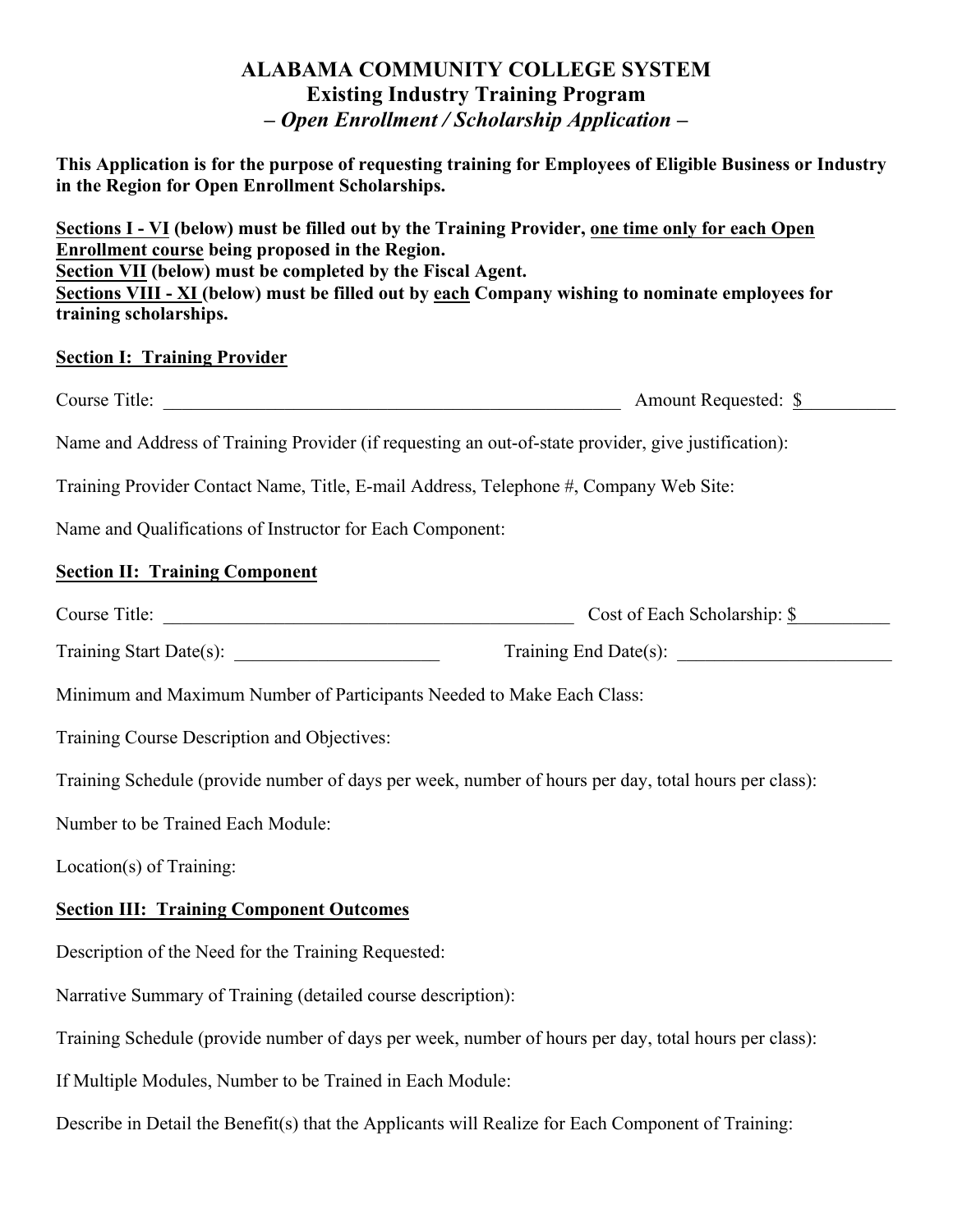Clearly Describe the Goals and Outcomes that the Employers Wish to Achieve and How Successes will be Measured:

Describe the Effect(s) the Proposed Training will have for both the Employer and the Employees (i.e., the employees will receive an increase of wages upon completing the training, etc.):

# **Section IV: Regional Workforce Development Council Certification**

I certify that this application for Existing Industry Training addresses a priority need and that the Region Workforce Development Council has reviewed the project application and recommends funding the proposed activities: **Yes or No**

NOTE: EITP Grant Applications may be submitted as needed based on the needs of Alabama employers. Applications will be reviewed and considered on a first come, first serve basis until all **current year** funds are depleted.

 $\mathcal{L}_\mathcal{L} = \mathcal{L}_\mathcal{L} = \mathcal{L}_\mathcal{L} = \mathcal{L}_\mathcal{L} = \mathcal{L}_\mathcal{L} = \mathcal{L}_\mathcal{L} = \mathcal{L}_\mathcal{L} = \mathcal{L}_\mathcal{L} = \mathcal{L}_\mathcal{L} = \mathcal{L}_\mathcal{L} = \mathcal{L}_\mathcal{L} = \mathcal{L}_\mathcal{L} = \mathcal{L}_\mathcal{L} = \mathcal{L}_\mathcal{L} = \mathcal{L}_\mathcal{L} = \mathcal{L}_\mathcal{L} = \mathcal{L}_\mathcal{L}$ 

Printed Name and Date Signature *Regional Workforce Development Council Chair or Designee (must be voting member of the regional council)*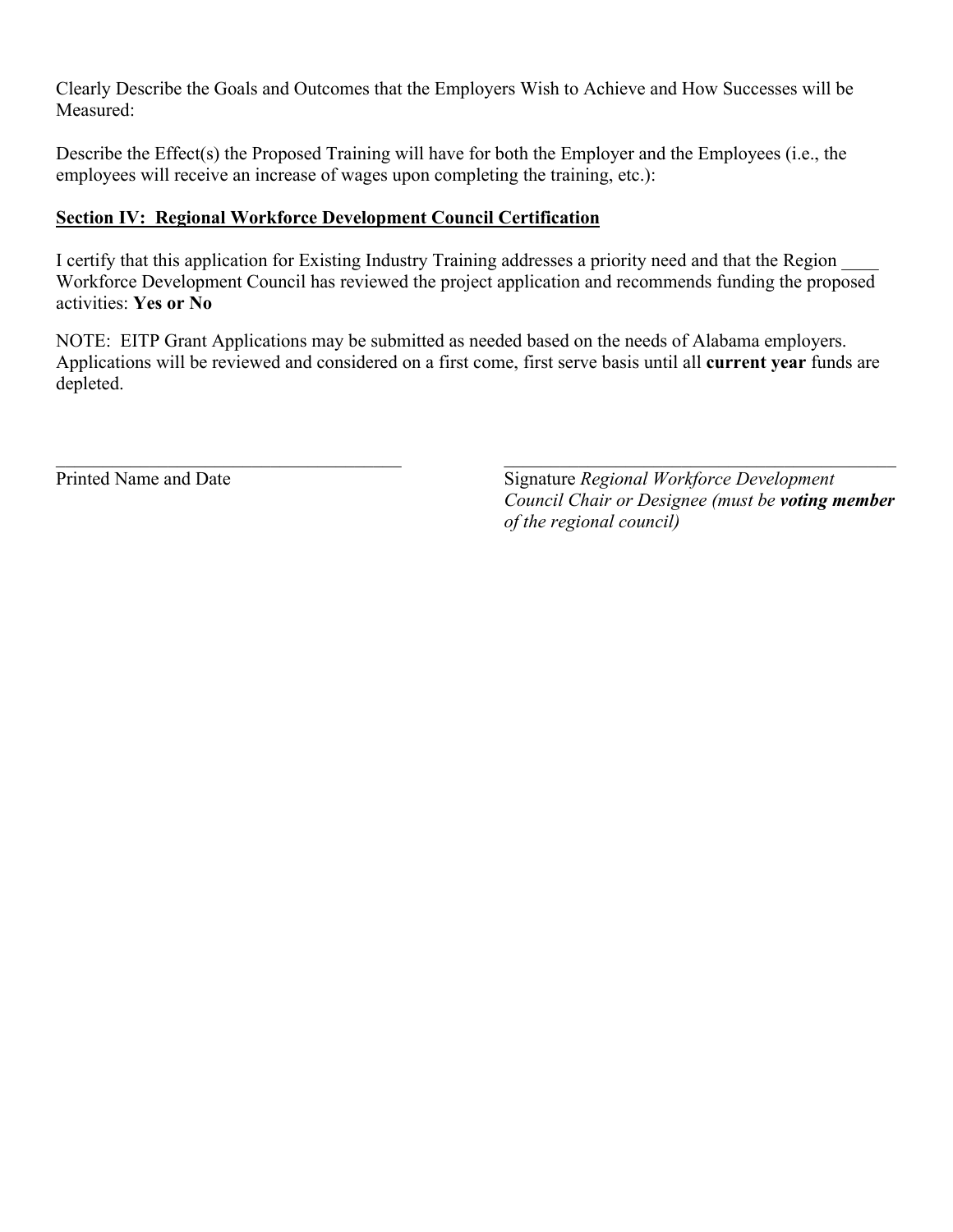# **Section V: Budget (Total Cost for Operating this Course)**

The applicant should apply only for the amount of funds needed to meet the immediate training needs. The budget must clearly support the training plan. All proposed expenses must be allowable, reasonable, and necessary. The applicant must provide a monetary value on the company/employer contributions that will be made during the training. These contributions may be in-kind, cash, etc.

| <b>Budget Category</b>                                       | <b>Requested</b><br><b>Funds</b> | <b>Non-Requested</b><br>Employer<br>Contribution (in-kind,<br>cash, etc., shown in \$) | <b>Explanation/Description</b> |
|--------------------------------------------------------------|----------------------------------|----------------------------------------------------------------------------------------|--------------------------------|
| Tuition and Fees                                             |                                  |                                                                                        |                                |
| <b>Instructor Wages</b>                                      |                                  |                                                                                        |                                |
| Instructor Travel, Food, Lodging<br>(non-requested, in-kind) |                                  |                                                                                        |                                |
| Books/Manuals (itemize)                                      |                                  |                                                                                        |                                |
| Training Certifications,<br>Credentials, Licenses            |                                  |                                                                                        |                                |
| Materials and Supplies                                       |                                  |                                                                                        |                                |
| Training Equipment Cost (non-<br>requested, in-kind)         |                                  |                                                                                        |                                |
| <b>On-site Facility Usage</b><br>(non-requested, in-kind)    |                                  |                                                                                        |                                |
| Trainee Travel, Food, Lodging<br>(can be company, in-kind)   |                                  |                                                                                        |                                |
| <b>Trainee Wages</b><br>(non-requested, in-kind)             |                                  |                                                                                        |                                |
| Other                                                        |                                  |                                                                                        |                                |
| <b>Total Funds</b>                                           | \$                               | \$                                                                                     |                                |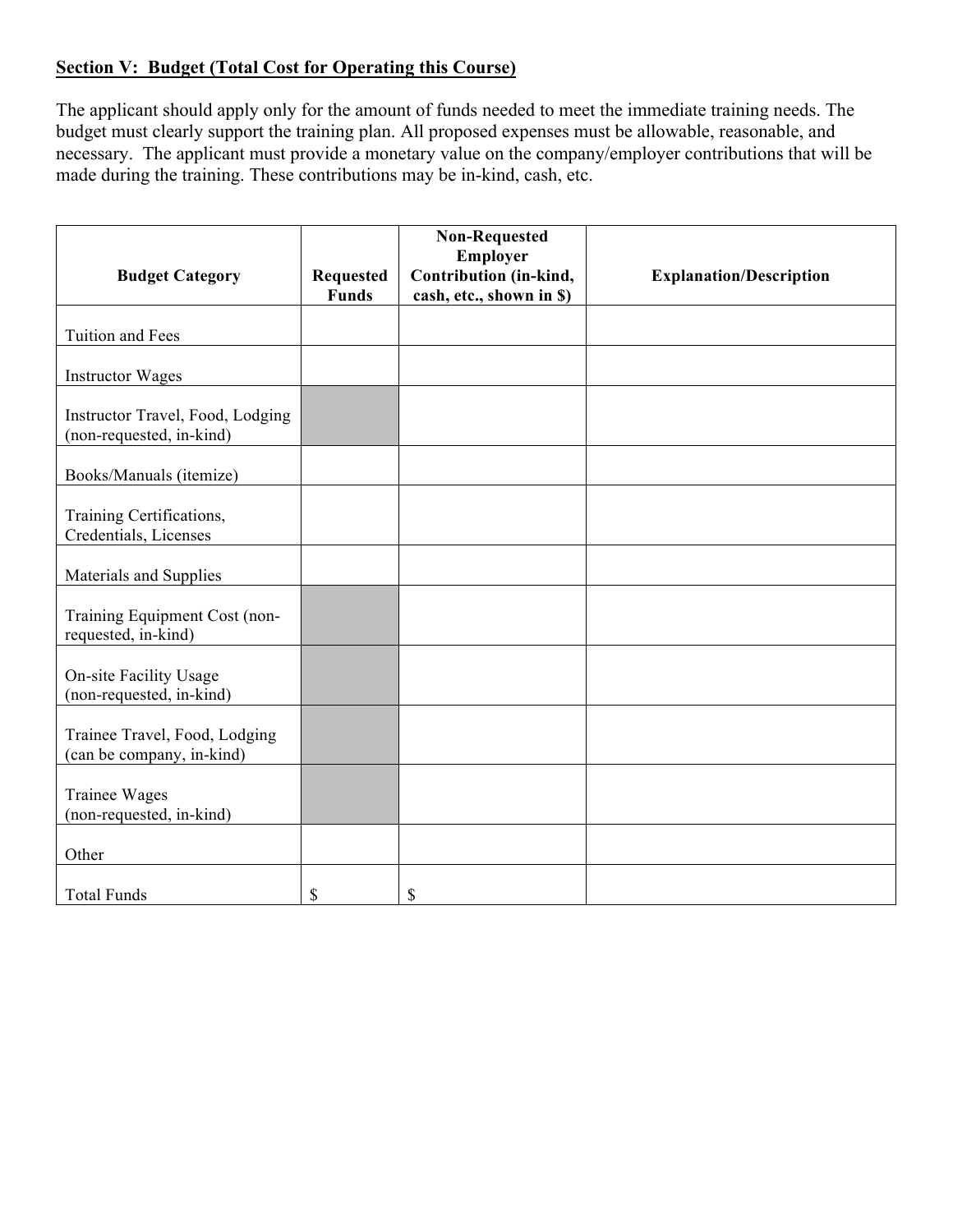**Section VI: Budget Backup** (Use this page to explain and/or itemize entries in the preceding budget page.) Tuition and Fees:

Instructor Wages:

Instructor Travel, Food, Lodging (non-requested, in-kind):

Books/Manuals (itemize):

Training Certifications, Credentials, Licenses:

Materials and Supplies:

Training Equipment Cost (non-requested, in-kind):

On-site Facility Usage (non-requested, in-kind):

Trainee Travel, Food, Lodging (can be company, in-kind):

Trainee Wages (non-requested, in-kind):

Other (other items and related costs not included in the above line items that are required to implement the project included as a grant-funded item in the budget page):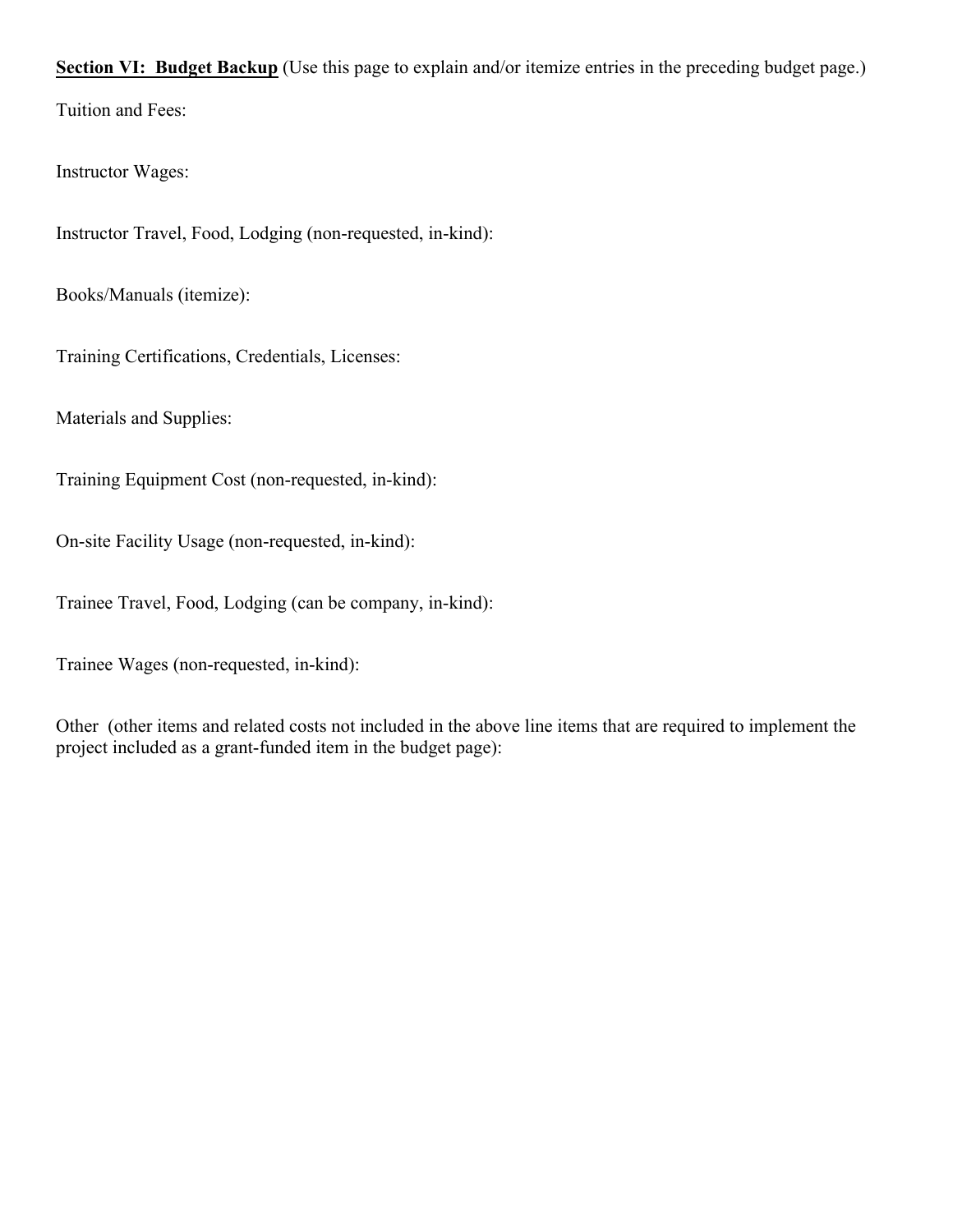## **SIGNATURE PAGE**

# **Section VII: Training Provider Authentication (if different from Fiscal Agent for Funds)**

As the person authorized to sign on behalf of the **training service provider**, I certify that the information submitted in this application is accurate. I also certify that if funding is approved I will ensure that the proposed activities as stated will be carried out and agree to follow accountability and reporting requirements. Signature is for application for funds only and does not constitute an agreement of awarded funding.

 $\_$  , and the contribution of the contribution of  $\mathcal{L}_\mathcal{A}$  , and the contribution of  $\mathcal{L}_\mathcal{A}$  , and the contribution of  $\mathcal{L}_\mathcal{A}$ 

Printed Name and Title of Authorized Official Signature and Date

# **Section VIII: Fiscal Agent for Funds (must be an Alabama Community College System (ACCS) entity)**

ACCS Entity and Mailing Address:

Project Contact Name, Title, E-mail Address, Telephone #:

#### **Fiscal Agent Authentication:**

As the institution President or person authorized to act on behalf of the **fiscal agent**, I certify that the information submitted in this application is accurate. I also certify that if funding is approved I will ensure that the proposed activities as stated will be carried out and agree to follow accountability and reporting requirements. Signature is for application for funds only and does not constitute an agreement of awarded funding.

 $\_$  , and the contribution of the contribution of  $\mathcal{L}_\mathcal{A}$  , and the contribution of  $\mathcal{L}_\mathcal{A}$  , and the contribution of  $\mathcal{L}_\mathcal{A}$ Printed Name and Title of Authorized Official Signature and Date

#### **Section IX: Business Authentication**

As the person authorized to act on behalf of the **business requesting training**, I certify that the information submitted in this application is accurate. I also certify that if funding is approved I will ensure that the proposed activities as stated will be carried out and agree to follow accountability and reporting requirements. Signature is for application for funds only and does not constitute an agreement of awarded funding.

 $\_$  , and the contribution of the contribution of the contribution of the contribution of  $\mathcal{L}_\mathcal{A}$ 

Printed Name and Title of Authorized Official Signature and Date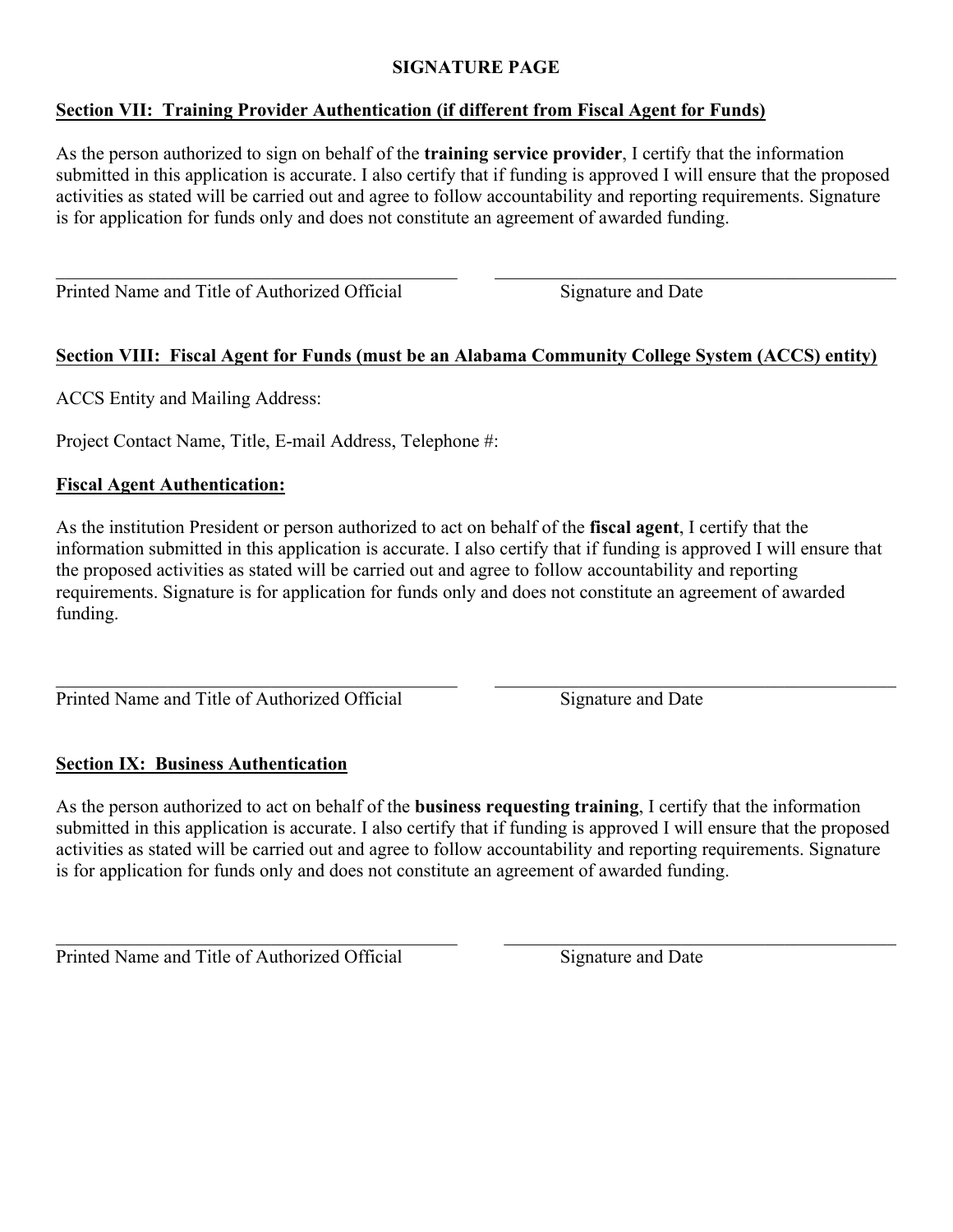# **The following sections must be completed by each Company wishing to nominate employees for training scholarships:**

# **Section X: Admission Information for Each Company Participating**

Company Name and Address (include County) requesting training for their employees:

Parent Company Information (if Company is a subsidiary of another company):

Company Contact Name, Title, E-mail Address, Telephone #, Company Web Site:

Brief description of business (products or services):

Years in Business in Alabama:

Legal Structure (sole proprietor, corporation):

Tax Status of Business (for profit, not for profit, other):

Is the Company Current on all Local, State, and Federal Taxes? Yes / No (if No, please explain):

Is the Company Subject to a Collective Union Bargaining Agreement? Yes / No (If Yes, attach endorsement from union official):

## **Section XI: Previously Awarded IWTP Funds**

Previously Received Training Grant(s) from State or Federal Sources:

If Applicable, Briefly Describe (funding source, amount, beginning date(s), ending date(s), type of training, etc.):

# **Section XII: Individual Information for Proposed Trainees (List in Priority Order of Attendance, if Approved)**

| Name of employee(s) | Title | Weekly Salary/Benefits | Years with Company |
|---------------------|-------|------------------------|--------------------|
|                     |       |                        |                    |
|                     |       |                        |                    |
|                     |       |                        |                    |

Add additional lines if necessary

**NOTE: Sections IX - XII (above) must be filled out by each Company wishing to nominate employees for training scholarships prior to the start date of training.**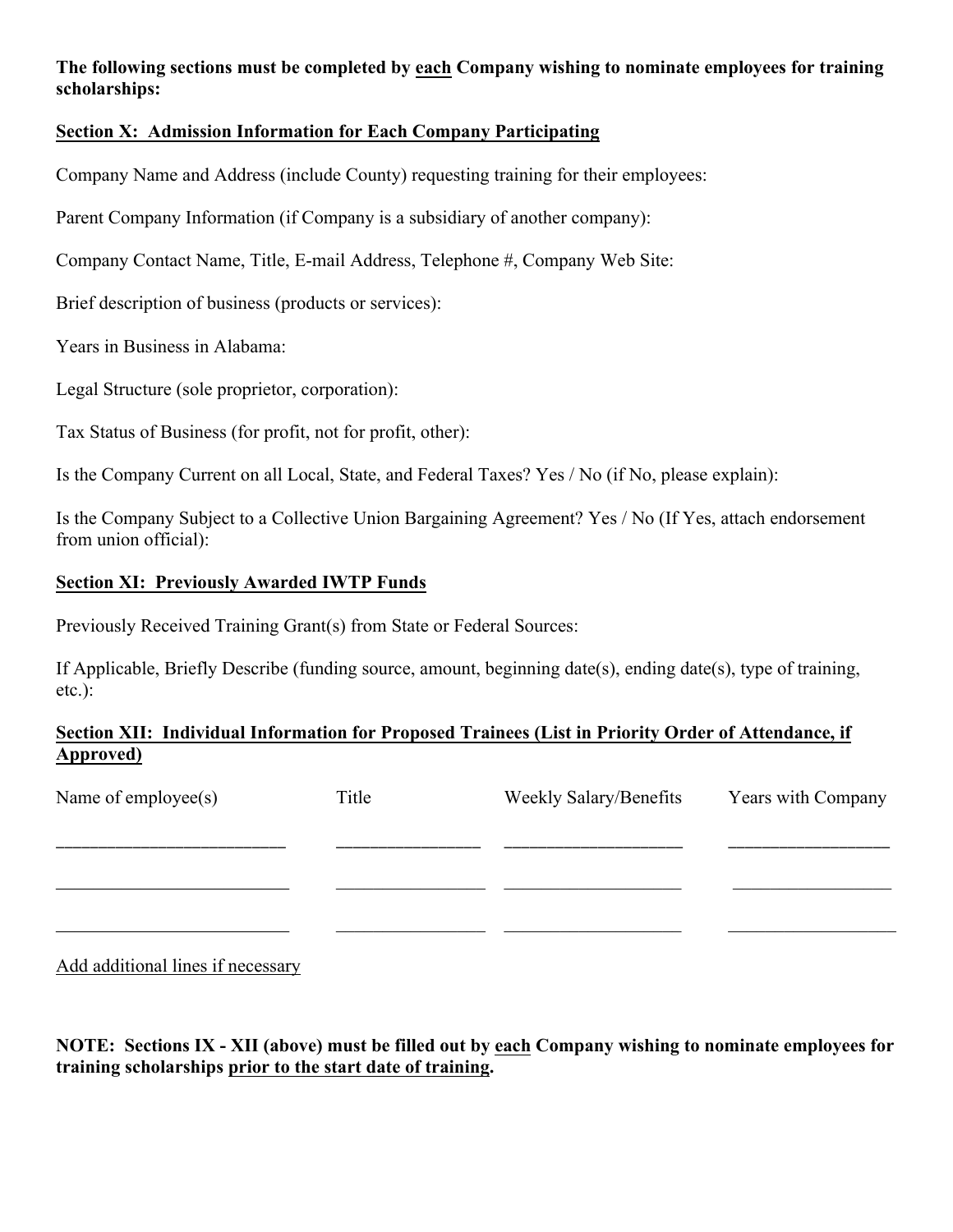#### **APPENDIX A Proposal Review Committee – Individual Committee Member Score Sheet Existing Industry Training Program (EITP) Grant Applications**

| Admin Number:                                          | Open Enrollment | Company Specific |  |  |
|--------------------------------------------------------|-----------------|------------------|--|--|
| Project/Course Title:                                  |                 |                  |  |  |
| Requesting Organization:                               |                 |                  |  |  |
| Service Provider (if different than above):            |                 |                  |  |  |
| Business Name(s) Participating in Training (if known): |                 |                  |  |  |
|                                                        |                 |                  |  |  |

 $\mathcal{L}_\mathcal{L} = \mathcal{L}_\mathcal{L} = \mathcal{L}_\mathcal{L} = \mathcal{L}_\mathcal{L} = \mathcal{L}_\mathcal{L} = \mathcal{L}_\mathcal{L} = \mathcal{L}_\mathcal{L} = \mathcal{L}_\mathcal{L} = \mathcal{L}_\mathcal{L} = \mathcal{L}_\mathcal{L} = \mathcal{L}_\mathcal{L} = \mathcal{L}_\mathcal{L} = \mathcal{L}_\mathcal{L} = \mathcal{L}_\mathcal{L} = \mathcal{L}_\mathcal{L} = \mathcal{L}_\mathcal{L} = \mathcal{L}_\mathcal{L}$ 

The Proposal Review Committee (PRC) members score each item by the maximum points possible per subcategory and assign an overall score. The overall score is based on the percentage of the total maximum points applicable to the application for funds.

1. Does the company demonstrate the level that the requested training will provide for new and/or upgraded skills that are necessary for the company to maintain or increase competitiveness and/or work skills for the participating employees? (Priority awarding of points in this category should be considered if the training results in an increase of employees' wages upon completion.) (**10 Points**)

2. Does the grant demonstrate the level of effect that the requested training outcomes will have? (The maximum allowable points should be considered in this category if the training is for the purpose of averting layoffs or lowering turnover for the business.) (**10 Points**)

3. \_\_\_\_\_Does the grant demonstrate the level of effect that the training outcomes will have on business operations and identify the skills that will be acquired by the employees? (**10 Points**)

4. \_\_\_\_\_Does the grant include clear and measurable performance outcomes in the application? (**10 Points**)

5. \_\_\_\_\_ "Yes" Recommendation from council **(10 Points)**

\_\_\_\_\_ **Total Score**

Amount Requested:  $\$\$  Employer Contribution Amount (100% match required):  $\$$ 

# of Employees to be Trained \_\_\_\_\_\_\_\_\_\_\_\_\_ Cost of Training per Employee \$\_\_\_\_\_\_

PRC Recommendations (recommend one of the following to the Executive Director of Workforce and Economic Development):

 $\mathcal{L}_\text{max}$  , and the contribution of the contribution of the contribution of the contribution of the contribution of the contribution of the contribution of the contribution of the contribution of the contribution of t

 $\mathcal{L}_\mathcal{L} = \mathcal{L}_\mathcal{L} = \mathcal{L}_\mathcal{L} = \mathcal{L}_\mathcal{L} = \mathcal{L}_\mathcal{L} = \mathcal{L}_\mathcal{L} = \mathcal{L}_\mathcal{L} = \mathcal{L}_\mathcal{L} = \mathcal{L}_\mathcal{L} = \mathcal{L}_\mathcal{L} = \mathcal{L}_\mathcal{L} = \mathcal{L}_\mathcal{L} = \mathcal{L}_\mathcal{L} = \mathcal{L}_\mathcal{L} = \mathcal{L}_\mathcal{L} = \mathcal{L}_\mathcal{L} = \mathcal{L}_\mathcal{L}$ 

**EXECUTE:** Fund the proposal Funding for the proposal Deny funding for the proposal

Remarks:

Signature Date